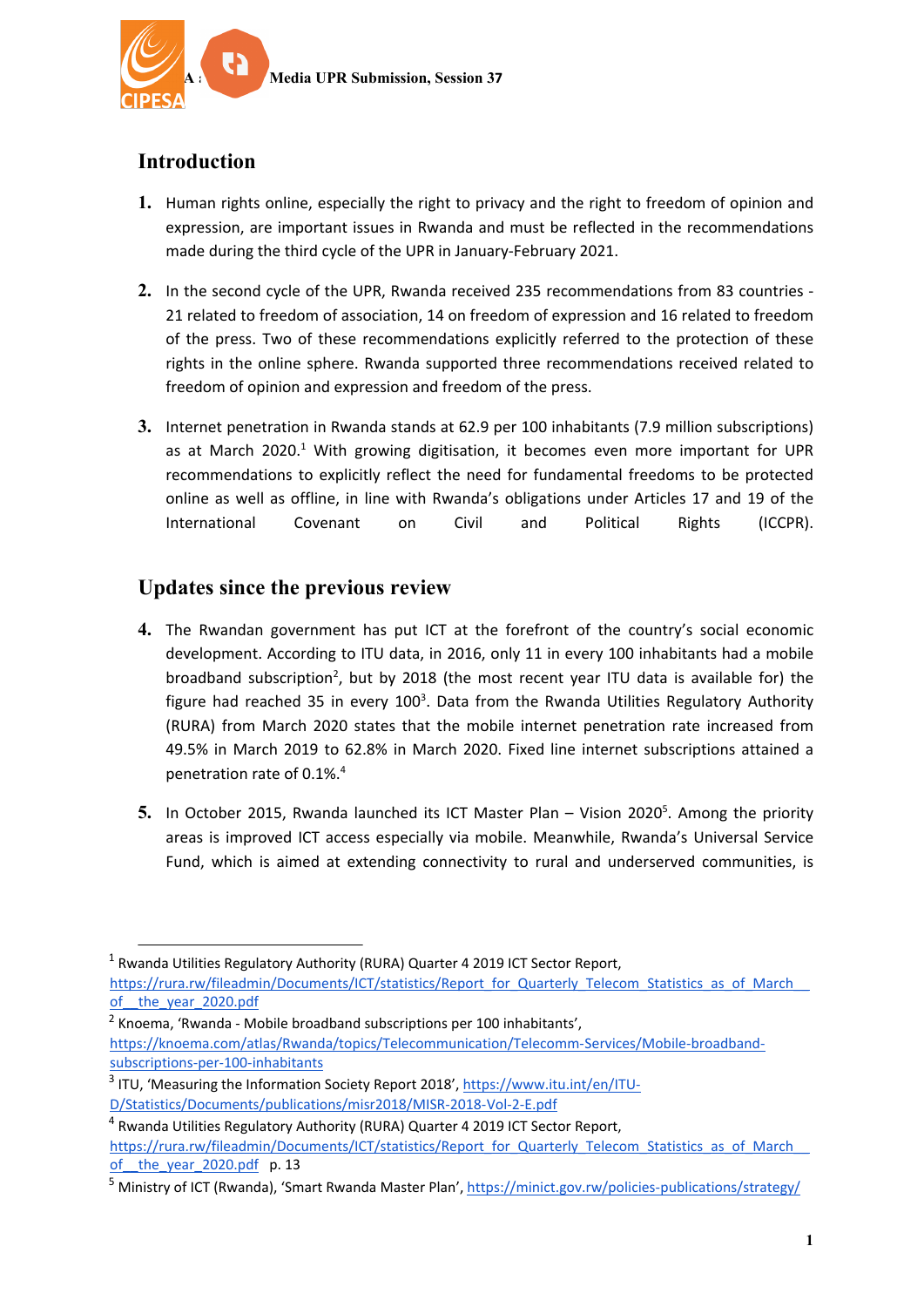

funded<sup>6</sup> by up to 2% levy of operator turnover.

- **6.** In 2017, the government established the Rwanda Information Society Authority (RISA) with the mandate to champion Rwanda'<sup>s</sup> digital transformation including innovation and egovernment implementation.<sup>7</sup>
- **7.** In April 2019, the Supreme Court of Rwanda decriminalised Penal Code provisions against defamation and humiliation of public figures which undermined freedom of expression.<sup>8</sup> The Supreme Court removed provisions in the penal code that criminalize drawing of 'humiliating and defamatory' cartoons against public servants and religious practices, but kept an exemption for the President.
- **8.** During 2019, Rwanda featured in Citizen Lab<sup>9</sup> and Financial Times<sup>10</sup> reports of state sponsored surveillance schemes through spyware systems.

#### **Freedom of Expression and Opinion**

- **9.** Article 38 of the 2003 Constitution of Rwanda, amended in 2015, states: "Freedom of press, of expression and of access to information are recognized and guaranteed by the State. Freedom of expression and freedom of access to information shall not prejudice public order, good morals, the protection of the youth and children, the right of every citizen to honor and dignity and protection of personal and family privacy. Conditions for exercising and respect for these freedoms are determined by law."
- **10.** The Constitution also explicitly protects journalists' rights stating: "Every journalist has the right to freedom of opinion and expression; this right includes the right to seek, receive, give and broadcast information and ideas through any media".<sup>11</sup>
- **11.** In March 2018, <sup>a</sup> Rwandan court sentenced blogger Joseph Nkusi to ten years in prison for incitement to civil disobedience and the "spreading of rumors". In 2016 Nkusi, who had lived in Norway since 2009, was deported following the rejection of his asylum application. Upon his return to Rwanda, he was immediately arrested and questioned about his political

<sup>&</sup>lt;sup>6</sup> Rwanda Utilities Regulatory Authority (RURA), 'Presidential Order N° 05/01 of 15/03/2004 determining the functioning of the Universal Access Fund and public operator'<sup>s</sup> contributions', <http://www.rura.rw/fileadmin/laws/pl05.pdf>

<sup>7</sup> Rwanda Information Society, 'Home', [https://www.risa.rw/home](https://www.risa.rw/home/)

<sup>&</sup>lt;sup>8</sup> The Independent, 25/04/2019, 'Rwanda's Supreme Court Decriminalises Cartooning, Except for the President', [https://www.independent.co.ug/rwandas-supreme-court-decriminalizes-cartooning-except-for](https://www.independent.co.ug/rwandas-supreme-court-decriminalizes-cartooning-except-for-president/)[president/](https://www.independent.co.ug/rwandas-supreme-court-decriminalizes-cartooning-except-for-president/)

<sup>&</sup>lt;sup>9</sup> Citizen Lab, 18/09/2018, 'Hide and Seek: Tracking Pegasus Group's Spyware to Operations in 45 Countries', [https://citizenlab.ca/2018/09/hide-and-seek-tracking-nso-groups-pegasus-spyware-to-operations-in-45](https://citizenlab.ca/2018/09/hide-and-seek-tracking-nso-groups-pegasus-spyware-to-operations-in-45-countries/) [countries/](https://citizenlab.ca/2018/09/hide-and-seek-tracking-nso-groups-pegasus-spyware-to-operations-in-45-countries/)

<sup>&</sup>lt;sup>10</sup> Financial Times, 29/10/2019, 'Inside the WhatsApp Hack: How an Israeli technology was used to spy', <https://www.ft.com/content/d9127eae-f99d-11e9-98fd-4d6c20050229>

 $^{11}$  See article 8 of the media Law LAW N°02/2013 OF 08/02/2013 REGULATING MEDIA: [http://rgb.rw/fileadmin/Key\\_documents/Law-RGS-Gazette/LAW\\_REGULATING\\_MEDIA-08-02-2013.pdf](http://rgb.rw/fileadmin/Key_documents/Law-RGS-Gazette/LAW_REGULATING_MEDIA-08-02-2013.pdf)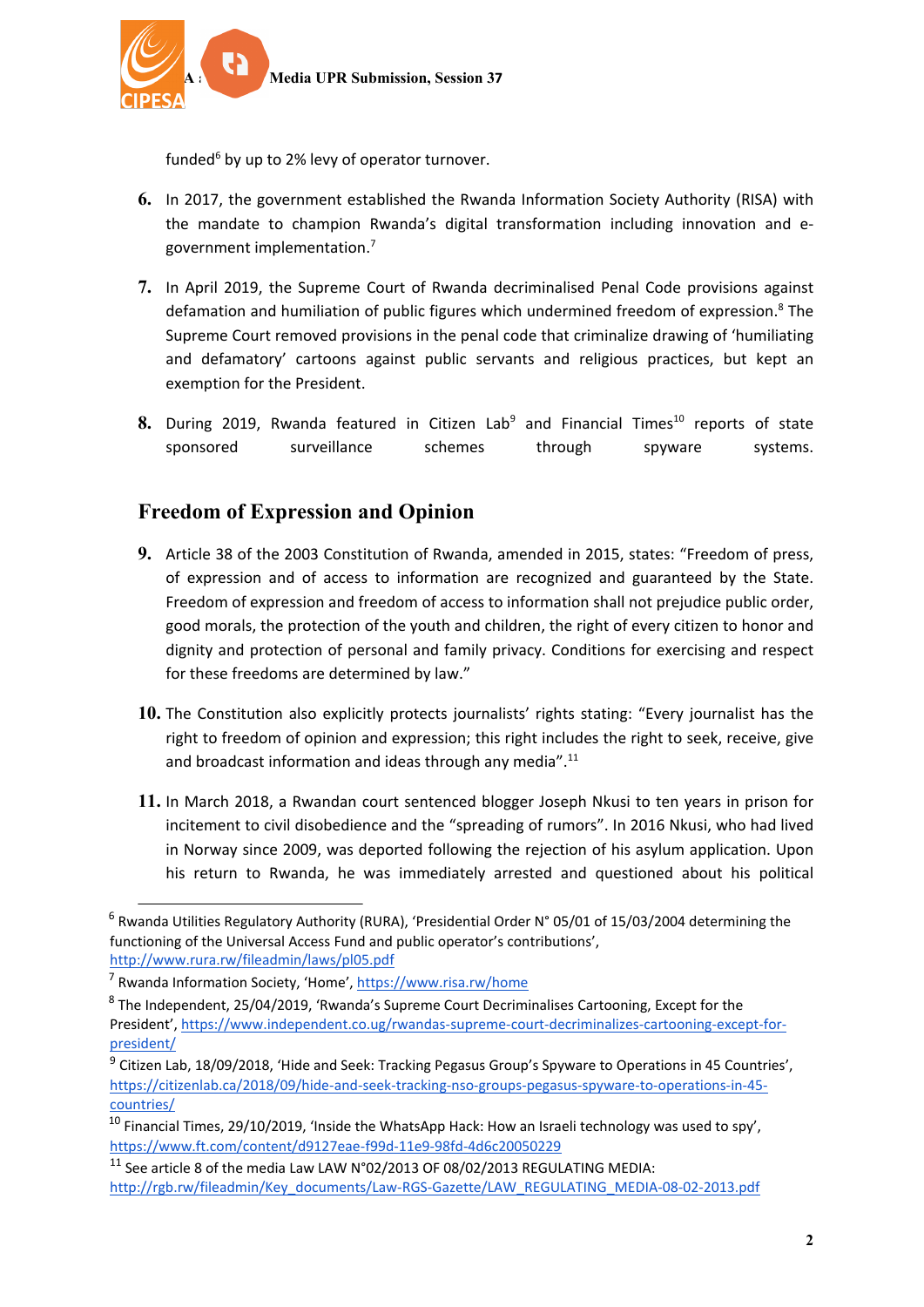activities and blog posts, which were known for their sharp criticism of the Rwandan government. Authorities alleged that Nkusi had reportedly founded <sup>a</sup> radical opposition group while living in exile in Norway, and made false claims about the 1994 genocide, which is illegal under Rwanda's law against "genocide ideology"<sup>12</sup>.

- **12.** Nkusi'<sup>s</sup> trial is one of many in which charges of [genocide](https://www.hrw.org/news/2012/10/30/rwanda-eight-year-sentence-opposition-leader) ideology and inciting [insurrection](https://www.hrw.org/news/2016/04/01/rwanda-ex-military-officers-convicted-over-comments) have been used to prosecute government critics. Fair trial standards were flouted in many of these sensitive political cases, despite recent reforms to the [Rwandan](https://www.hrw.org/sites/default/files/reports/rwanda0708webwcover.pdf) justice system.<sup>13</sup>
- **13.** Earlier in May 2017, the National Electoral Commission issued <sup>a</sup> directive requiring that campaign posts by candidates, including text, photographs and videos must be sent to <sup>a</sup> team of analysts prior to publishing on Facebook, Twitter, YouTube, WhatsApp, Instagram or on candidates' websites. However, the Rwanda Utilities Regulatory Authority (RURA) dismissed the directive, clarifying in <sup>a</sup> statement that the elections body had no mandate to regulate social media use. 14
- **14.** In the aftermath of COVID-19 related restrictions, in place since March 2020, there have been reports of arrests of journalists and bloggers covering abuse by security forces.<sup>15</sup>
- **15.** In an April 13 2020 statement regarding journalism during the COVID-19 pandemic, the Rwanda Media Commission (RMC), stated that individuals with YouTube channels were not allowed to conduct and broadcast interviews as they were not journalists.<sup>16</sup> RMC also reported that journalists were arrested for violating COVID-19 lockdown restrictions.<sup>17</sup>
- ${\bf 16.}$  Article 56 of Law <code>N°22/2009</code> of 12/08/2009 on media $^{18}$  says: "Every person has the right to receive, disseminate or send information through the internet. He/she is entitled to the right of creating <sup>a</sup> website through which he/she disseminates the information to many people. Posting or sending information through the internet does not require the user to be <sup>a</sup> professional journalist".

<sup>14</sup> Ashnah Kalemera, CIPESA, 07/06/2017, 'Rwanda's Communications Regulator Dismisses Electoral Commission'<sup>s</sup> Directives on Suppressing Free Speech Online', [https://cipesa.org/2017/06/rwandas](https://cipesa.org/2017/06/rwandas-communications-regulator-dismisses-electoral-commissions-directives-on-suppressing-free-speech-online/)[communications-regulator-dismisses-electoral-commissions-directives-on-suppressing-free-speech-online/](https://cipesa.org/2017/06/rwandas-communications-regulator-dismisses-electoral-commissions-directives-on-suppressing-free-speech-online/) <sup>15</sup> Human Rights Watch, 24/04/2020, 'Rwanda: Lockdown Arrests, Abuses Surge',

<sup>&</sup>lt;sup>12</sup> Human Rights Watch, 08/03/2017, 'Rwandan Blogger to Stand Trial for Genocide Ideology', <https://www.hrw.org/news/2017/03/08/rwandan-blogger-stand-trial-genocide-ideology>

<sup>&</sup>lt;sup>13</sup> Human Rights Watch, 30/10/2012, 'Rwanda: Eight-Year Sentence for Opposition Leader', <https://www.hrw.org/news/2012/10/30/rwanda-eight-year-sentence-opposition-leader>

<https://www.hrw.org/news/2020/04/24/rwanda-lockdown-arrests-abuses-surge>

<sup>16</sup> @RMCRwanda, Twitter, 13/04/2020, [https://twitter.com/RMC\\_Rwanda/status/1249730987703009280](https://twitter.com/RMC_Rwanda/status/1249730987703009280)

<sup>&</sup>lt;sup>17</sup> Rwanda Today, 16/05/2020, 'Rwandan YouTuber detained over fraud, impersonation', [http://rwandatoday.africa/news/Rwandan-YouTuber-detained-over-fraud-](http://rwandatoday.africa/news/Rwandan-YouTuber-detained-over-fraud--impersonation/4383214-5554340-120o6do/index.html) [impersonation/4383214-5554340-120o6do/index.html](http://rwandatoday.africa/news/Rwandan-YouTuber-detained-over-fraud--impersonation/4383214-5554340-120o6do/index.html)

<sup>18</sup> Law N°22/2009 of 12/08/2009, [http://aceproject.org/ero-en/regions/africa/RW/rwanda-law-nb022-2009](http://aceproject.org/ero-en/regions/africa/RW/rwanda-law-nb022-2009-of-12-08-2009-regulating-the) [of-12-08-2009-regulating-the](http://aceproject.org/ero-en/regions/africa/RW/rwanda-law-nb022-2009-of-12-08-2009-regulating-the)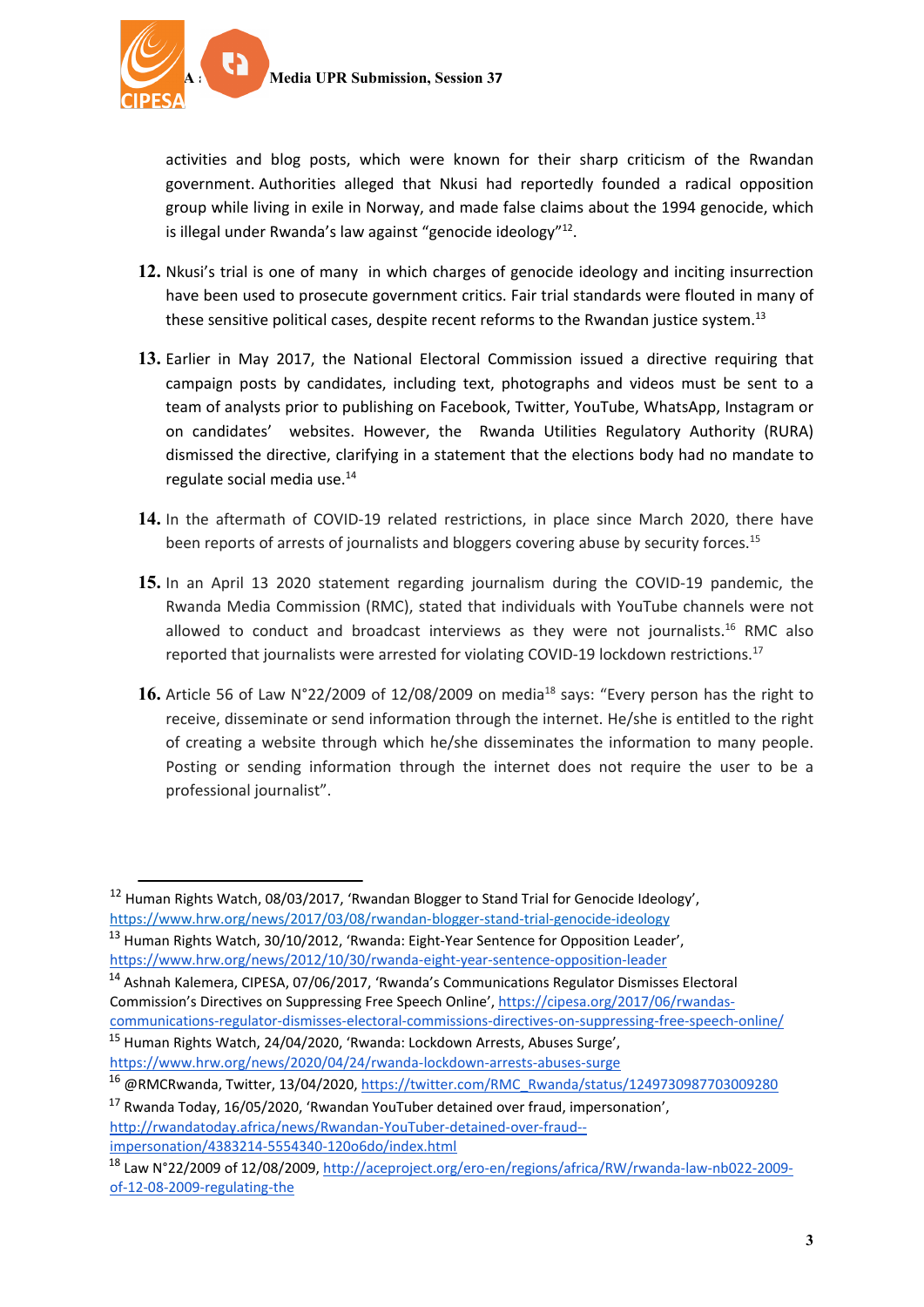

# **Freedom of information and censorship of content**

- **17.** Article 38 of the Rwandan Constitution provides for the freedom of the press, of expression and of access to information, and establishes that all of these rights are recognized and guaranteed by the State. 19
- **18.** The 2013 law relating to access to information guarantees citizens the right to access information held by the government and private companies.<sup>20</sup> Information can be requested verbally, in writing, by telephone, internet, or any other means.<sup>21</sup>The person applying for information shall determine the means in which he/she wants to obtain information. However, if the means chosen for obtaining the information requested exceeds the capacity of the requested organ, the applicant shall bear the cost.<sup>22</sup>
- **19.** Ministerial order Nº 007/07.01/13 of 27/12/2013 provides for response time of <sup>a</sup> maximum period of three days from the date of receipt of an application for access to information. Where the request for information concerns the life or liberty of <sup>a</sup> person or for journalistic purposes, information shall be provided within 24 hours or two days, respectively.<sup>23</sup>
- **20.** Exceptions to citizens' right of access to information apply to information that may destabilise national security.<sup>24</sup>
- **21.** The Sobanukirwa initiative, which was established in 2015 to facilitate online information requests and government disclosure has to date received 337 requests, of which only 36 have been successful.<sup>25</sup>
- **22.** As of mid-2018, the previously blocked news website *Ireme News* was accessible, but visiting the site yielded a generic page from its web host, justhost.com.<sup>26</sup> According to local sources, the outlet'<sup>s</sup> owner, William Ntwali, had negotiated with the government to unblock the site, but refused to pay the web hosting fees until the government granted him the right to

[https://ombudsman.gov.rw/IMG/pdf/7.d.-](https://ombudsman.gov.rw/IMG/pdf/7.d.-_iteka_rya_minisitiri_rigena_amakuru_ashobora_guhungabanya_umutekano_w_igihugu.pdf)

<sup>&</sup>lt;sup>19</sup> Article 38 of the Constitution of Rwanda. see

[https://www.constituteproject.org/constitution/Rwanda\\_2015.pdf?lang=en](https://www.constituteproject.org/constitution/Rwanda_2015.pdf?lang=en)

 $^{20}$  Articles 1 and 3 of the LAW N° 04/2013 OF 08/02/2013 RELATING TO ACCESS TO INFORMATION, available at: [https://ombudsman.gov.rw/en/IMG/pdf/acces\\_to\\_information\\_law.pdf](https://ombudsman.gov.rw/en/IMG/pdf/acces_to_information_law.pdf)

<sup>21</sup> *Ibid* Article 9

<sup>22</sup> *Ibid*

<sup>&</sup>lt;sup>23</sup> Article 2 of the ministerial Nº 007/07.01/13 of 27/12/2013, available at:

iteka rya minisitiri rigena amakuru ashobora guhungabanya umutekano w igihugu.pdf

<sup>&</sup>lt;sup>24</sup> Article 5 of the LAW N° 04/2013 OF 08/02/2013 RELATING TO ACCESS TO INFORMATION, available at: [https://ombudsman.gov.rw/en/IMG/pdf/acces\\_to\\_information\\_law.pdf](https://ombudsman.gov.rw/en/IMG/pdf/acces_to_information_law.pdf)

<sup>&</sup>lt;sup>25</sup> <https://sobanukirwa.rw>

<sup>&</sup>lt;sup>26</sup>The site was added to the block list in December 2015, likely for its critical reporting on the referendum on presidential term limits at the time. See: "Rwanda news website Ireme latest to be blocked," Great Lakes Voice, December 1, 2015, [http://greatlakesvoice.com/rwanda-news-website-ireme-latest-](http://greatlakesvoice.com/rwanda-news-website-ireme-latest-%20to-be-blocked/) to-be-blocked/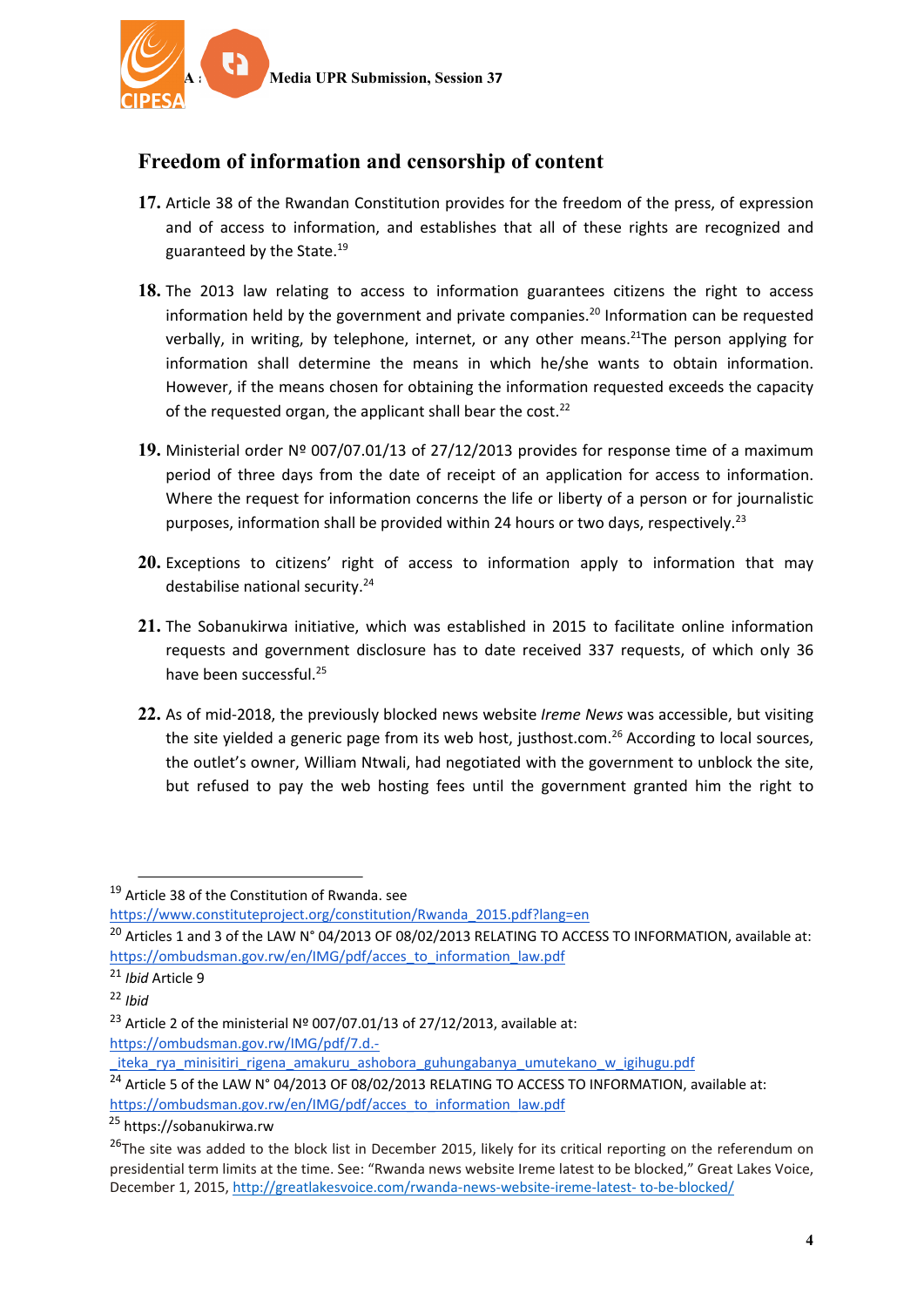

resume operations in the country.<sup>27</sup> The BBC Kinyarwanda/Kirundi website remained inaccessible despite <sup>a</sup> government announcement in May 2015 that only the BBC'<sup>s</sup> Kinyarwanda radio service was suspended.

**23.** In 2016 and 2017, numerous independent news outlets and opposition blogs that have been blocked for years remained inaccessible, including the websites of *Inyenyeri News*, *The Rwandan*, and *Le Prophete*. 28 Independent regional news outlets such as *Great Lakes Voice* and websites of the Rwandan diaspora such as *Rugali* were also blocked and only accessible via web proxy. There is no transparency behind the government'<sup>s</sup> blocking decisions and no avenue for appeal.

### **Right to Equal Access and Opportunity**

- **24.** Access to ICTs in Rwanda have improved notably in recent years. The Rwandan government has put ICT at the forefront of the country'<sup>s</sup> social economic development. As of March 2020, Rwanda had <sup>a</sup> mobile penetration rate of 77.98% while internet penetration stood at 62.90% according to the industry regulator - Rwanda Utilities Regulatory Authority (RURA).<sup>29</sup> In October 2015, Rwanda launched its ICT Master Plan – Vision 2020. Among the priority areas is improved ICT access especially via mobile. Meanwhile, Rwanda'<sup>s</sup> Universal Service Fund, which is aimed at extending connectivity to rural and underserved communities, is funded by up to 2% levy of operator turnover.
- **25.** Rwanda'<sup>s</sup> ICT Sector Strategic Plan 2018-2024 set <sup>a</sup> target of "broadband as <sup>a</sup> utility" for all Rwandans by 2024.<sup>30</sup> In 2014, the government of Rwanda in partnership with Korea Telecom rolled out <sup>a</sup> 4G broadband network to build over 3,000km of fibre optic cable across the country.<sup>31</sup> Access has also become more affordable. Rwanda is ranked 31 out of 61 countries in internet affordability.<sup>32</sup> The Smart Kigali initiative, launched in 2015, provides free wireless internet on public transport.<sup>33</sup>

<sup>&</sup>lt;sup>27</sup> Author interview, June 2017. See also: Arthur Gagwa, "A study of Internet-based information controls in Rwanda," Centre for Intellectual Property and Information Technology Law, Strathmore Law School, Kenya, October 2017.

<sup>&</sup>lt;sup>28</sup> Arthur Gagwa, "A study of Internet-based information controls in Rwanda," Centre for Intellectual Property and Information Technology Law, Strathmore Law School, Kenya, October

<sup>2017,</sup> [https://www.opentech.fund/article/new-report-investigates-internet-censorship-during-rwandas-2017](https://www.opentech.fund/article/new-report-investigates-internet-censorship-during-rwandas-2017-presidential-election) [presidential-election](https://www.opentech.fund/article/new-report-investigates-internet-censorship-during-rwandas-2017-presidential-election)

<sup>29</sup> *Ibid*

<sup>&</sup>lt;sup>30</sup> Ministry of ICT (Rwanda), 'ICT Sector Strategic Plan 2018-2024',

[https://minict.gov.rw/fileadmin/Documents/Mitec2018/Policies\\_\\_\\_Publication/Strategy/ICT\\_SECTOR\\_STRATE](https://minict.gov.rw/fileadmin/Documents/Mitec2018/Policies___Publication/Strategy/ICT_SECTOR_STRATEGIC_PLAN__2018-2024_.pdf) [GIC\\_PLAN\\_\\_2018-2024\\_.pdf](https://minict.gov.rw/fileadmin/Documents/Mitec2018/Policies___Publication/Strategy/ICT_SECTOR_STRATEGIC_PLAN__2018-2024_.pdf)

<sup>&</sup>lt;sup>31</sup> KT Rwanda Networks, <https://www.ktrn.rw/>

<sup>&</sup>lt;sup>32</sup> Alliance for Affordable Internet, '2019 Affordability Report: Rwanda', [https://a4ai.org/affordability](https://a4ai.org/affordability-report/data/?_year=2019&indicator=INDEX&country=RWA)[report/data/?\\_year=2019&indicator=INDEX&country=RWA](https://a4ai.org/affordability-report/data/?_year=2019&indicator=INDEX&country=RWA)

<sup>&</sup>lt;sup>33</sup> Julius Bizimungu, The New Times, 20/02/2016, "Smart Kigali: 400 buses connected to 4G internet," <http://www.newtimes.co.rw/section/article/2016-02-20/197264/>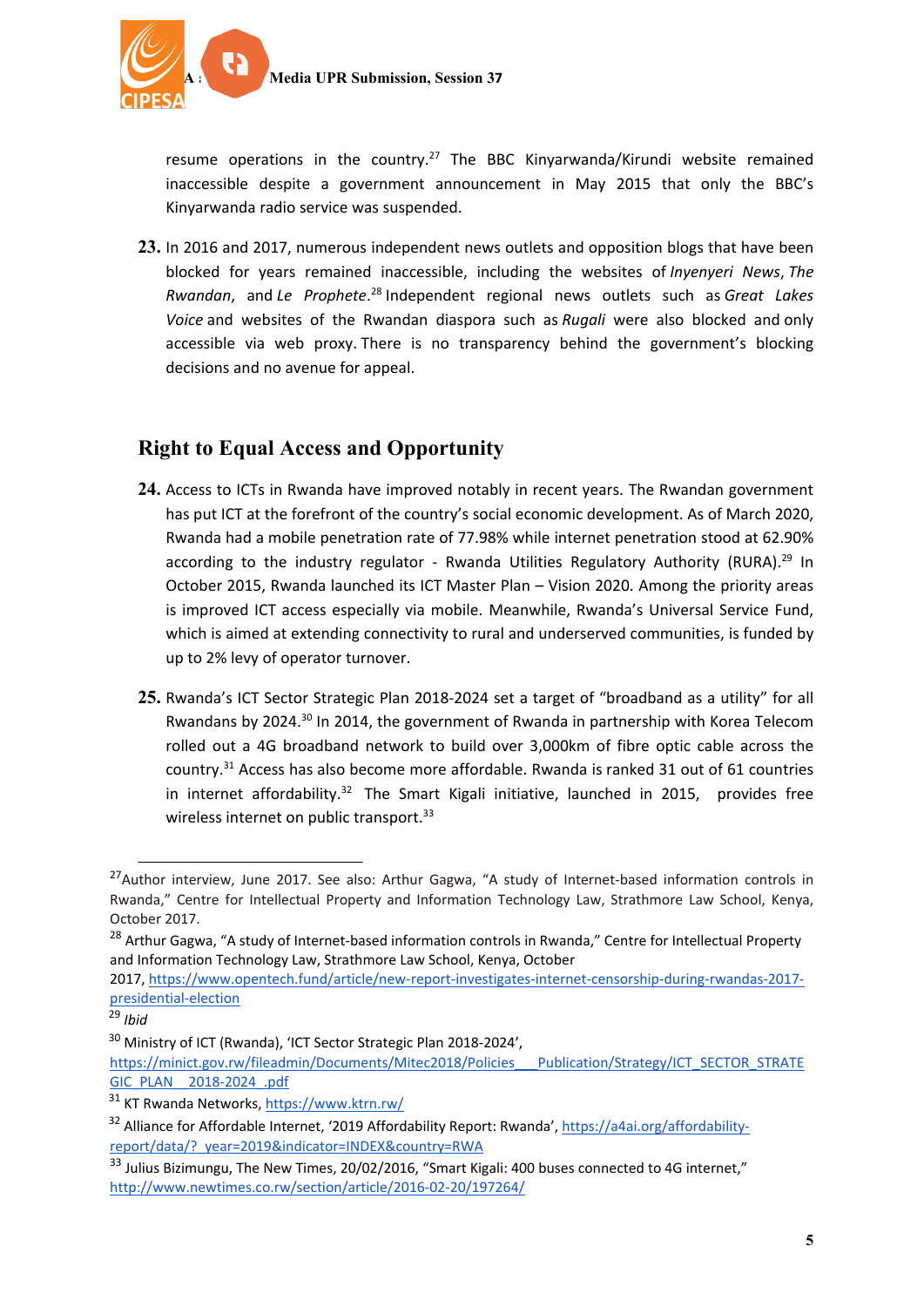**26.** Nonetheless, Internet access remains beyond the reach of many citizens, particularly those in rural areas who struggle to access digital technologies as <sup>a</sup> result of low incomes, and low levels of ICT literacy.<sup>34</sup> The Inclusive Internet Index 2020 which assesses internet availability, affordability, relevance of content and readiness ranks Rwanda 89<sup>th</sup> out of 100 countries.<sup>35</sup> Rwanda is currently ranked 31 out of 61 countries in internet affordability. 36

#### **Right to data protection and privacy on the internet**

- **27.** The Constitution of Rwanda provides under Article 23 that the privacy of <sup>a</sup> person, his or her family, home or correspondence shall not be subjected to interference in <sup>a</sup> manner inconsistent with the law.<sup>37</sup> It further states that the confidentiality of correspondence and communication shall not be waived except in circumstances and in accordance with procedures determined by the law.
- **28.** Rwanda has no law in place on data protection and privacy. In early 2020, <sup>a</sup> draft data protection bill was published<sup>38</sup>, and authorities indicated that the bill would be submitted to Parliament for approval in March 2020.<sup>39</sup> Progress on the bill to date remains unclear. However, Article 124 of the law Governing Information and Telecommunications provides for privacy and data protection. It states: "Notwithstanding other provisions of this Law, every subscriber or user'<sup>s</sup> voice or data communications carried by means of an electronic communications network or services, must remain confidential to that subscriber and or user for whom the voice or data is intended."<sup>40</sup>
- **29.** Law <sup>n</sup>°60/2013 of 22/08/2013 regulating the interception of communications provides that "Interception of communications shall be considered lawful where it is done in the interest of national security and in accordance with this Law." Similarly, Article 123 of the Law No. 24 of 2016 governing ICT requires that service providers must equip the electronic communications network and service with technical instruments and features that allow and facilitate the lawful interception of electronic communications and monitoring.

<sup>&</sup>lt;sup>34</sup> Ministry of Youth and ICT, "Measuring ICT sector performance and Tracking ICT for Development (ICT4D)," 2014, <http://bit.ly/1NfV6Hb>.

<sup>&</sup>lt;sup>35</sup> The Economist, 'Inclusive Internet Index 2020', <https://theinclusiveinternet.eiu.com/>

<sup>&</sup>lt;sup>36</sup> Alliance for Affordable Internet, '2019 Affordability Report: Rwanda', [https://a4ai.org/affordability](https://a4ai.org/affordability-report/data/?_year=2019&indicator=INDEX&country=RWA)[report/data/?\\_year=2019&indicator=INDEX&country=RWA](https://a4ai.org/affordability-report/data/?_year=2019&indicator=INDEX&country=RWA)

<sup>37</sup> *Ibid,* Article 23.

<sup>&</sup>lt;sup>38</sup> Ministry of ICT (Rwanda), 'Data Protection and Privacy Law', [https://minict.gov.rw/fileadmin/user\\_upload/Data\\_Protection\\_and\\_Privacy\\_Law\\_\\_30-](https://minict.gov.rw/fileadmin/user_upload/Data_Protection_and_Privacy_Law__30-JAN-2020_Thursday__Final_Draft.pdf)

JAN-2020 Thursday Final Draft.pdf

<sup>&</sup>lt;sup>39</sup> Daniel Sabiiti, KTPress, 13/02/2020, 'Rwanda's Personal Data Protection Bill Due March', <https://www.ktpress.rw/2020/02/rwandas-personal-data-protection-bill-due-march/>

<sup>&</sup>lt;sup>40</sup> Rwanda Utilities Regulatory Authority (RURA), N°24/2016 of 18/06/2016 Law Governing Information and Communication Technologies',

[http://www.rura.rw/uploads/media/Law\\_governing\\_Information\\_and\\_Communication\\_Technologies\\_Levy\\_on](http://www.rura.rw/uploads/media/Law_governing_Information_and_Communication_Technologies_Levy_on_petron__27_06_2016.pdf) [\\_petron\\_\\_27\\_06\\_2016.pdf](http://www.rura.rw/uploads/media/Law_governing_Information_and_Communication_Technologies_Levy_on_petron__27_06_2016.pdf)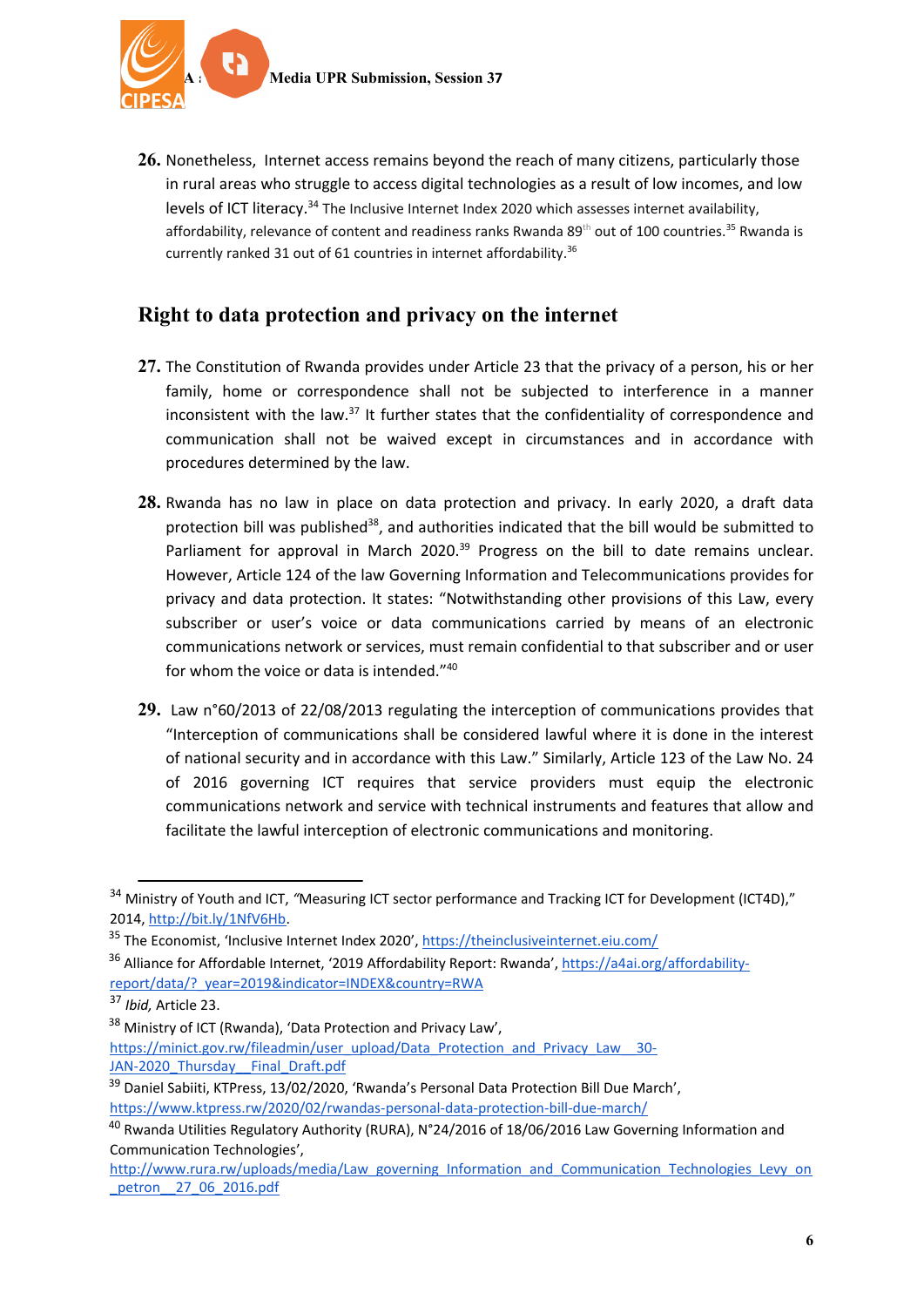

- **30.** Article 9 of Rwanda'<sup>s</sup> 2013 law regulating the interception of communications provides that "an interception warrant shall be issued by <sup>a</sup> National Prosecutor designated by the Minister in charge of Justice", who is <sup>a</sup> member of the Executive to whom National Prosecutors report to. Further, that in urgent public security interests, the National Prosecutor may, upon the request of the minister, issue <sup>a</sup> verbal interception warrant to be completed within 24 hours. If the period expires without <sup>a</sup> written warrant, the interception is presumed to be illegal.
- **31.** Furthemore, the interception law authorises relevant security organs to apply for an interception warrants, while under Article 126 of the law governing ICT, the minister is empowered to interrupt or cause to be interrupted, any private communication that appears detrimental to the national sovereignty, contrary to any existing law, public order or good morals; or suspend wholly or in part any electronic communications service or network operations for <sup>a</sup> specified or undetermined period. Further, under Article 127 of the ICT law, electronic communication service providers are under an obligation to provide to the Minister and the Regulatory Authority any information sought for the guidance and supervision of activity relating to ICT.
- **32.** Meanwhile, the Code of Criminal Procedure, under Articles 72 and 73, empowers security organs to seek written authority from any prosecutor appointed by the Justice Minister during investigations to intercept private audio and video recordings, email or online communications on the grounds of national security. 'National security' is itself vaguely defined as 'measures taken by the country to ensure its security.'<sup>41</sup> The requirement for written permission may, however, be waived on grounds of urgency for 'national security purposes'. In such circumstances, the law requires <sup>a</sup> written order within 24 hours, the absence of which invalidates the order. This provision also states that interception orders are valid for three months, and are renewable once.
- **33.** The President, whose communications are exempt from interception, is charged with appointing interception inspectors for purposes of monitoring surveillance under Article 12, raising questions around the impartiality and independence of the inspectors.
- **34.** The Rwanda Utilities Regulatory Agency (RURA) has required all SIM cards to be registered since 2013, under Regulation 001/ICT/RURA/2013. RURA retains unrestricted access to Rwanda'<sup>s</sup> national SIM card databases under Article 13. Authorized persons and institutions may also be granted access to the databases under Article  $15.^{42}$  These unchecked powers may lead to abuse of process, especially in the absence of any law relating to data protection and privacy.
- **35.** In March 2016, the UN'<sup>s</sup> Human Rights Committee urged Rwanda to ensure that interception of communications and use of data takes place on the basis of specific and legitimate

42 001/ICT/RURA /2013, 16th January 2013, [http://www.rura.rw/uploads/media/FINAL\\_SIM\\_CARD\\_REGISTRATION\\_REGULATIONS\\_03.pdf](http://www.rura.rw/uploads/media/FINAL_SIM_CARD_REGISTRATION_REGULATIONS_03.pdf)

<sup>&</sup>lt;sup>41</sup> Law N° 30/2013 of 24/05/2013, Criminal Procedure Code, [http://itegeko.com/en/codes-lois/code-of](http://itegeko.com/en/codes-lois/code-of-criminalprocedure-2/)[criminalprocedure-2/](http://itegeko.com/en/codes-lois/code-of-criminalprocedure-2/)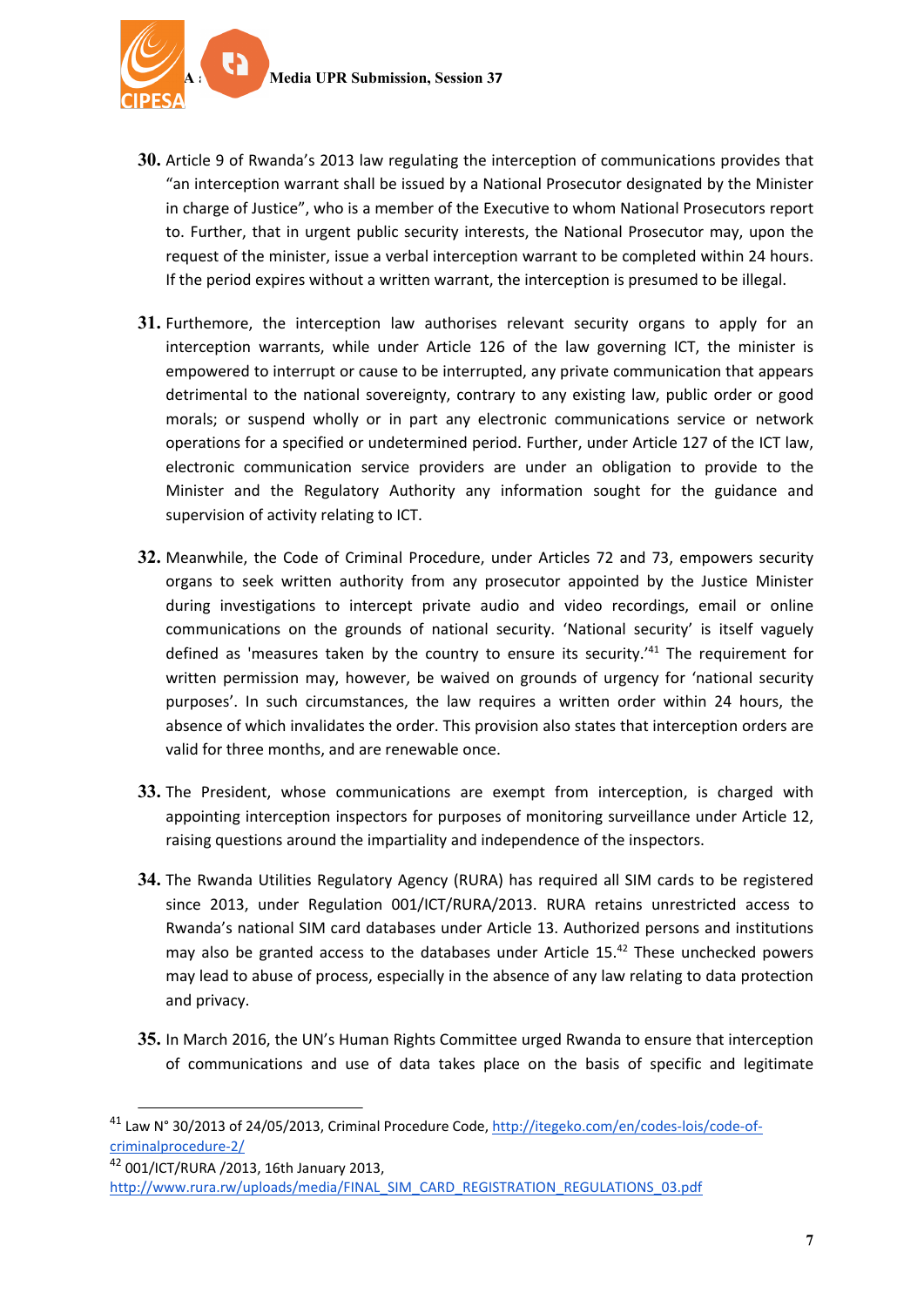

objectives. It also requested that the government sets out in detail the circumstances where such interference may be authorized, and the categories of persons whose communications or data are likely to be intercepted<sup>43</sup>

- **36.** The country'<sup>s</sup> interception laws have caused <sup>a</sup> chilling effect on exchange of information due to fear of persecution. They have also caused widespread self-censorship among journalists and social media users, undermining the internet'<sup>s</sup> potential to advance free expression and the free flow of information. On March 31, 2016, the Military High Court sentenced Col Tom Byabagamba to 21 years in jail, while retired Brigadier General Frank Rusagara was handed <sup>a</sup> 20-year jail sentence, after they were both found guilty of various charges relating to "tarnishing the image of the country". Among the evidence prosecutors presented were the defendants' email records. 44
- **37.** In 2016, the Citizen Lab, an interdisciplinary lab working at the intersection of global affairs and technology at the University of Toronto, uncovered Pegasus – <sup>a</sup> sophisticated malware developed by the NSO Group that is injected into <sup>a</sup> target'<sup>s</sup> phone via text or WhatsApp, <sup>a</sup> popular messaging tool in Africa.<sup>45</sup> Rwanda was among the 45 countries identified by Citizen Lab to have Pegasus operations.<sup>46</sup>
- **38.** More recently, the Financial Times reported that Rwanda paid up to USD 10 million to the NSO Group to spy on government critics and dissidents through WhatsApp $^{47}$  – an allegation Rwanda president Paul Kagame denied in <sup>a</sup> presidential press briefing held on November 8, 2019, only acknowledging that they spy on "our enemies" using "human intelligence". He added, "I wouldn'<sup>t</sup> spend my money over <sup>a</sup> nobody [Rwandan exiles] yet we have sectors like education to spend such money".<sup>48</sup>
- **39.** According to the Financial Times, those targeted in Rwanda, six of whom it interviewed and they confirmed being alerted by WhatsApp about the possible NSO-enabled surveillance of their communications included <sup>a</sup> journalist living in exile in Uganda, who had petitioned the Uganda government "to help protect Rwandans in the country from assassination"; South Africa and UK-based senior members of the Rwanda National Congress (RNC), an opposition group in exile; an army officer who fled Rwanda in 2008 and testified against members of

<sup>&</sup>lt;sup>43</sup> Shadow Report on the State of Freedom of Expression Online in Rwanda, 2017, [https://cipesa.org/?wpfb\\_dl=257](https://cipesa.org/?wpfb_dl=257)

<sup>&</sup>lt;sup>44</sup> Rodrigue Rwirahira, The New Times, 01/04/2016, 'Byabagamba, Rusagara get lengthy jail terms', <http://www.newtimes.co.rw/section/article/2016-04-01/198556/>

<sup>&</sup>lt;sup>45</sup> DJ Pangburn, Fast Company, 30/11/2017, 'The Secretive Billion-Dollar Company Helping Governments Hack Our Phones', [https://www.fastcompany.com/40469864/the-billion-dollar-company-helping-governments](https://www.fastcompany.com/40469864/the-billion-dollar-company-helping-governments-hack-our-phones)[hack-our-phones](https://www.fastcompany.com/40469864/the-billion-dollar-company-helping-governments-hack-our-phones)

<sup>&</sup>lt;sup>46</sup> Daniel Mwesigwa, CIPESA, 'Africa in the Crosshairs of New Disinformation and Surveillance Schemes That Undermine Democracy', [https://cipesa.org/2019/12/africa-in-the-crosshairs-of-new-disinformation-and](https://cipesa.org/2019/12/africa-in-the-crosshairs-of-new-disinformation-and-surveillance-schemes-that-undermine-democracy/)[surveillance-schemes-that-undermine-democracy/](https://cipesa.org/2019/12/africa-in-the-crosshairs-of-new-disinformation-and-surveillance-schemes-that-undermine-democracy/)

<sup>&</sup>lt;sup>47</sup> Financial Times, 29/10/2019, 'Inside the WhatsApp Hack: How an Israeli technology was used to spy', <https://www.ft.com/content/d9127eae-f99d-11e9-98fd-4d6c20050229>

<sup>&</sup>lt;sup>48</sup> Paul Kagame, 08/11/2019, 'President Kagame holds Press Conference | Kigali, 8 November 2019', <http://paulkagame.com/?p=14962>